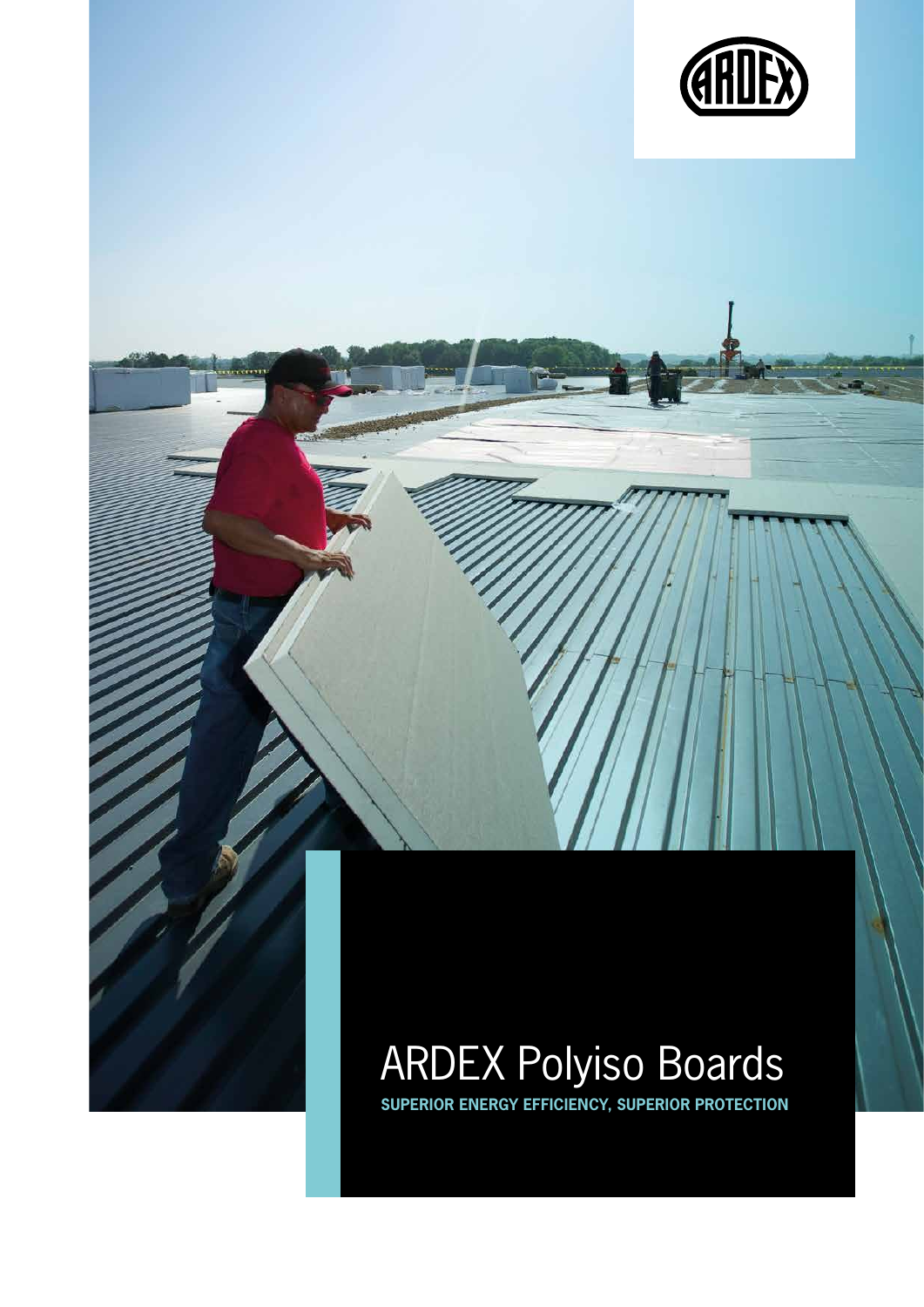

## ARDEX Total Roofing Systems

Since ARDEX entered the roofing industry in 1968 the company has produced and installed over 20,000,000m 2 of single-ply membrane. This performance has made ARDEX a leading manufacturer of Butynol and distributor of TPO roofing membranes.

ARDEX is however committed to offer a complete line of high performing roofing solutions as individual as your building. This commitment has resulted in the introduction of ARDEX Polyiso insulation boards.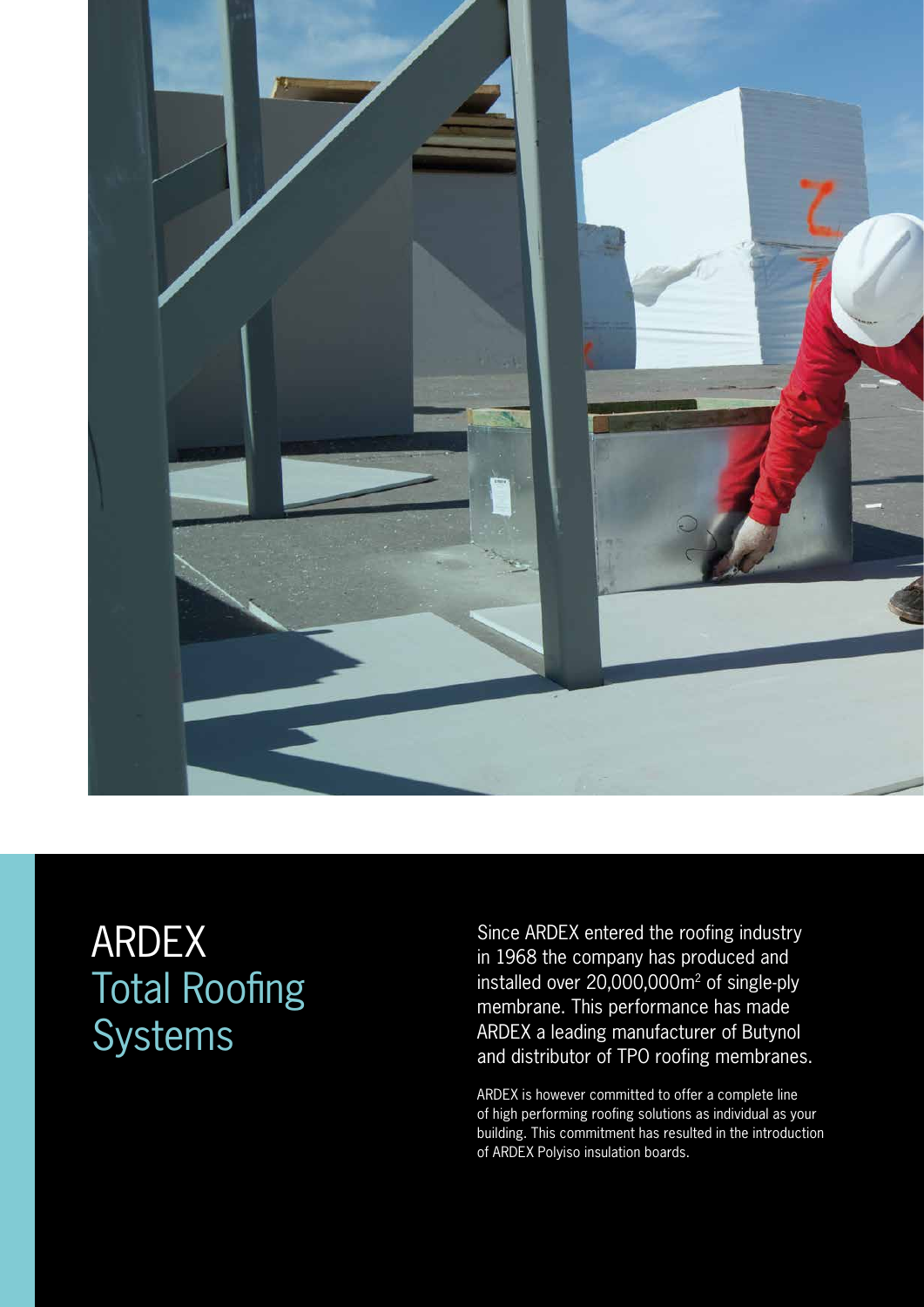

## **A Winning Combination**

ARDEX offers two types of Polyisocyanurate boards: **ARDEX Polyiso Insulation Board** and **ARDEX HD Cover Board**. Thanks to their physical properties, they bring added-value to the roofing system, prior to installation of a durable Butynol or TPO roofing membrane.

#### The **ARDEX Polyiso Insulation Board** offers

high-energy efficiency for which PIR boards are renowned. Compatible with all types of commercial roofing systems, this lightweight, easy-to-handle insulation is suited for direct application onto steel roof, concrete or wood deck. It provides outstanding thermal resistance, dimensional and compressive strength.

**ARDEX HD Cover Board** is a high-density cover board that not only combines high impact resistance and ease of installation in a single durable product, but also enhances fire and wind resistance of the roof build-up, adds compressive strength to the entire roof system and provides a smooth surface in case of reroofing. With the highest thermal performance of any 12mm cover board product on the market and a superior resistance to extreme weather conditions, **ARDEX HD Cover Board** provides an added measure of protection for any roof.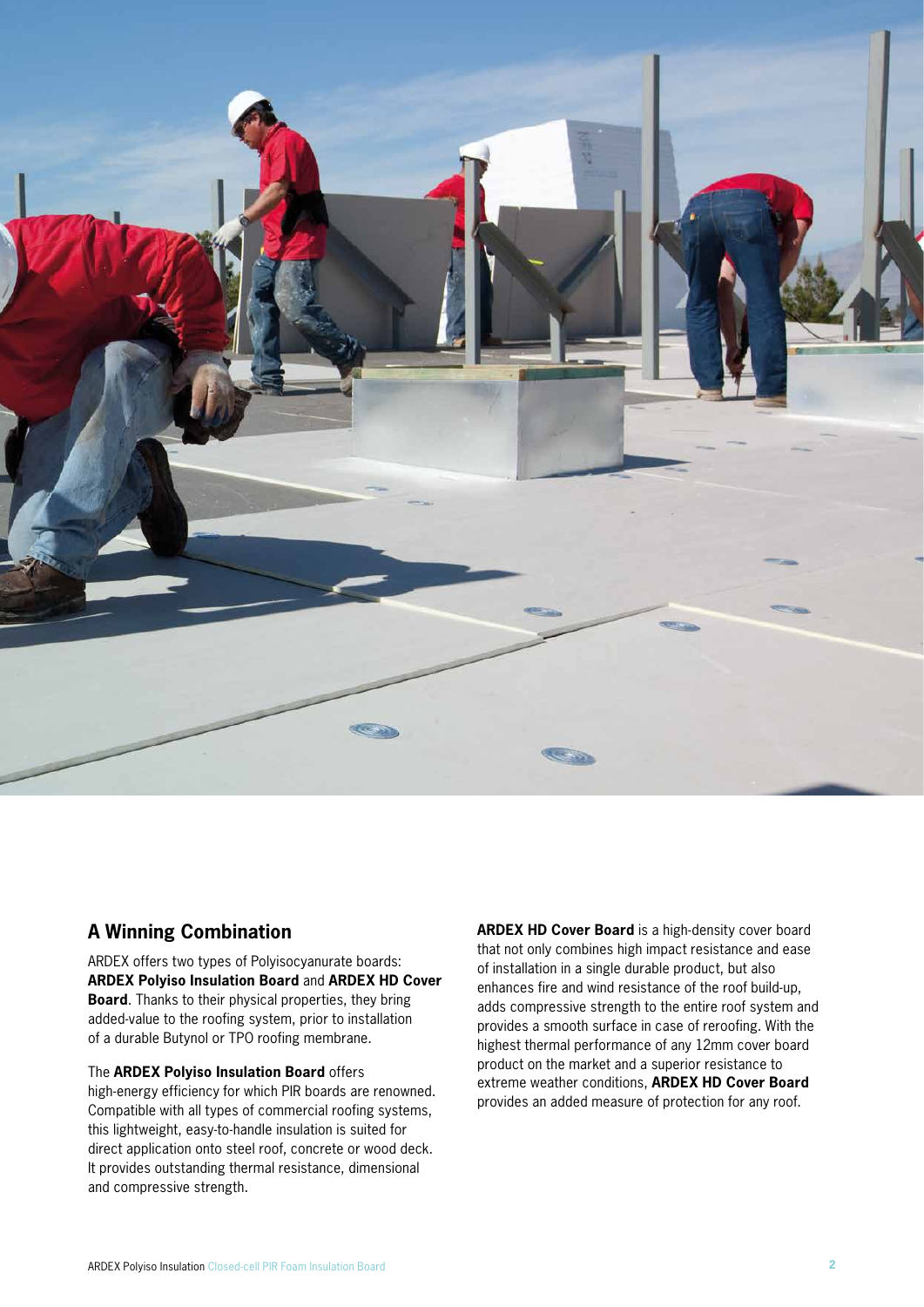## Polyiso Roof Insulation Board

ARDEX Polyiso consists of a closed-cell Polyisocyanurate foam core laminated on both sides to a glass reinforced mat facer. The foam technology does not contribute to the depletion of the earth's ozone layer (zero ODP) and uses a HCFC-free blowing agent.

### **Superior insulation solution**

The ARDEX Polyiso board is suitable for adhered, ballasted and mechanically fastened single-ply roofing systems. It provides outstanding thermal resistance, dimensional and compressive strength.

The installation of ARDEX Polyiso insulation boards as part of the ARDEX Total Roofing System provides you with a single source of quality design, quality materials and warranty responsibility.



## **Physical properties**

| Property                           | <b>ASTM</b> test | <b>Typical Value</b> | <b>EN</b> test | <b>Typical Value</b> |
|------------------------------------|------------------|----------------------|----------------|----------------------|
| Density                            | D-1622           | $32 \text{ kg/m}^3$  | 823            | $32 \text{ kg/m}^3$  |
| Compressive strength               | D-1621           | $>138$ kPa           | 826            | $>138$ kPa           |
| Dimensional stability              | D-2126           | $< 2\%$              |                |                      |
| Water absorption                   | $C-209$          | $< 1\%$ (by volume)  | 12087          | $<$ 3% (by volume)   |
| Service temperature -73°C to 121°C |                  |                      |                |                      |

### **Product data**

R-values have been determined using the calculation method described in EN ISO 6946 standard based on the use of the ARDEX Polyiso insulation board waterproofed using a single-ply membrane and taking into account the surface resistances, both inside and outside.

If you require a more detailed R or U-value calculation, please contact the ARDEX Technical Department.

| Thickness (mm)* | Thickness (inch)* | R-Valve ( $m^2$ . K/W) |
|-----------------|-------------------|------------------------|
| 38.1            | 1.50              | 1.58                   |
| 50.8            | 1.75              | 1.82                   |
| 58.4            | 2.00              | 2.05                   |

\*Please contact ARDEX for availability of other thicknesses.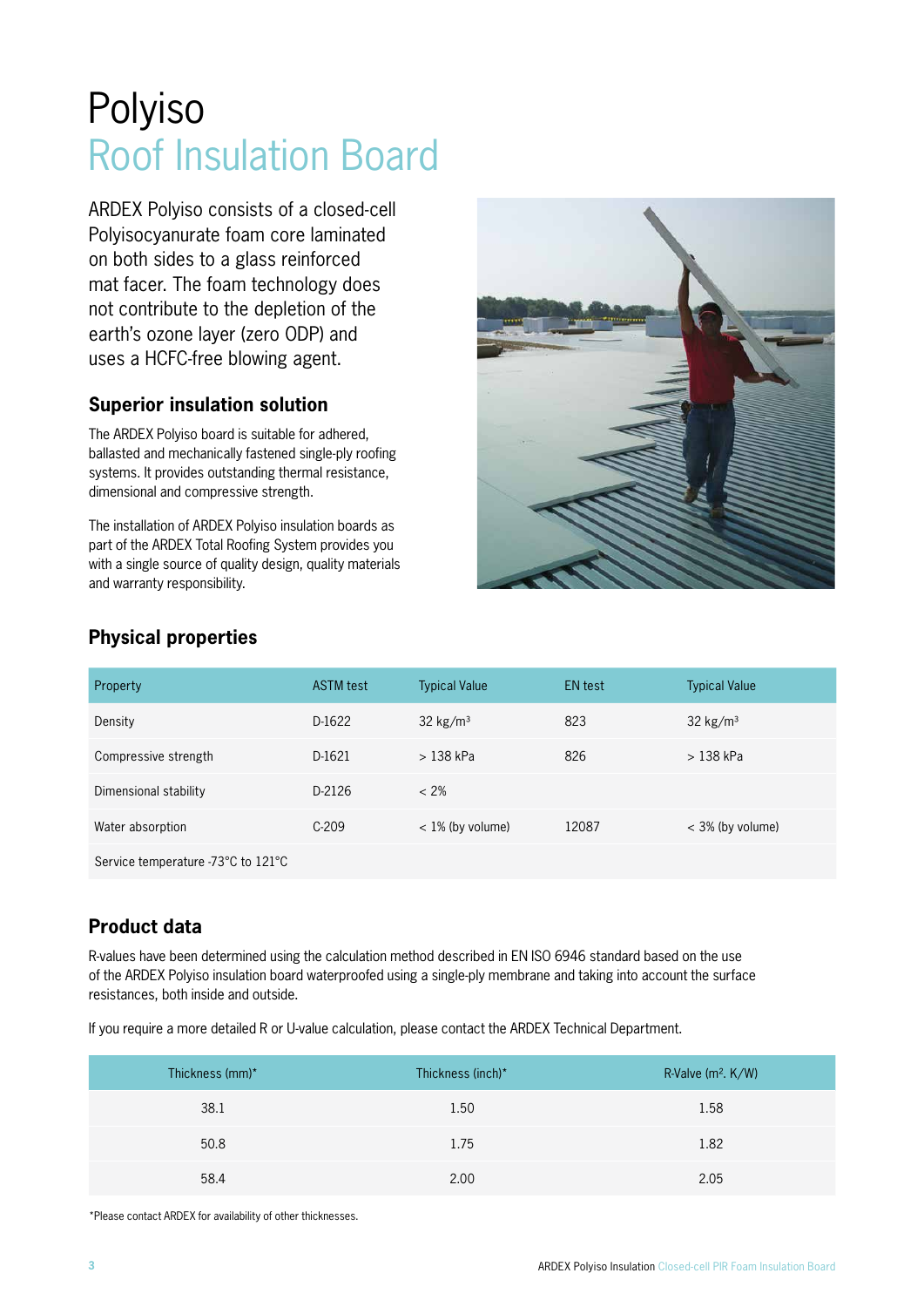#### **Method of application**

ARDEX Polyiso insulation boards must be installed using fasteners and plates, or ARDEX approved insulation adhesives. Insulation shall be neatly fitted to all roof penetrations, projections and nailers. The Polyiso board is suitable for adhered, ballasted and mechanically fastened single-ply roofing systems.

#### **Mechanically Attached single-ply Systems**

Fasten the insulation with a minimum of 5 approved fasteners and plates per 1.22 x 2.25m board. Additional fasteners may be required in areas of high wind loads or around the perimeter of the roof. Please refer to local wind uplift requirements and/or contact the ARDEX Technical Department.

#### **Ballasted Single single-ply Systems**

For ballasted systems, the top layer of ARDEX insulation may be loose laid or adhered. If mechanical attachment is specified, contact ARDEX Technical Department for specific guidelines.

#### **Fully Adhered single-ply Systems**

Number of fasteners per board needs to be determined based on a wind uplift calculation in accordance with local building codes and taking into account the following minimum requirements:

**Thicknesses less than 50.8 mm**: Fasten insulation with minimum 12 fasteners per 1.22 x 2.25m board.

**Thicknesses less than 101.4 mm:** Fasten insulation with minimum 8 fasteners per 1.22 x 2.25m board.





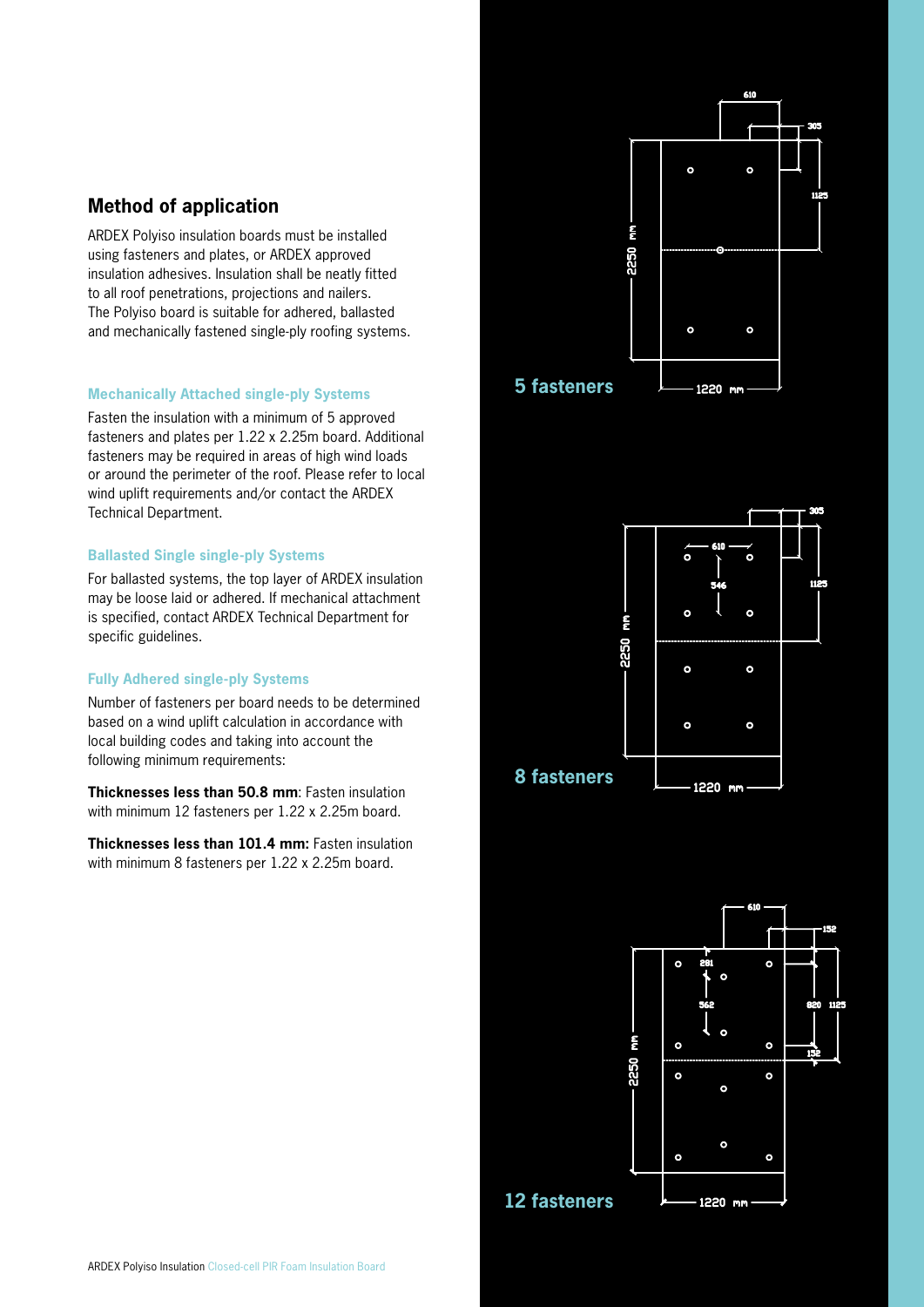## ARDEX HD Cover Board

ARDEX HD Cover Board is a 12.7mm thick Polyiso board designed for use as a cover board. It is a high-density, closed-cell, Polyiso foam core that has been manufactured with a coated fiberglass facer.



### **Features & benefits**

#### **Easy to use**

ARDEX HD Cover Board is easy to cut and handle for quick fabrication around roofing elements such as drains or other penetrations, reducing installation time and labour costs. A single 1.22m x 2.25m sheet of ARDEX HD Cover Board weighs only 5 kg, meaning easy manipulation and placement.

#### **Outstanding Performance Qualities**

ARDEX HD Cover Board leads to superior wind uplift performance, lays flat and requires fewer fasteners per 1.22m x 2.25m board compared to 25mm insulation boards. ARDEX HD Cover Board has the highest thermal performance (determined by ASTM C518) of any 12mm cover board, and it is resistant to extremeweather conditions.

#### **Environmentally friendly**

ARDEX HD Cover Board is composed of mould-resistant material that does not support growth of damage-causing fungi and bacteria. The board is manufactured with a 100% fiberglass, mould and moisture resistant facer. ARDEX HD Cover Board contains 8% Post Industrial Recycled Content. It uses a HCFC-free blowing agent that does not con-tribute to the depletion of the ozone layer and there are insignificant amounts of global warming potential.

#### **An added measure of protection**

With a compressive strength of more than 700 kPa (5 to 6 times that of a normal PIR insulation board), ARDEX HD Cover Board adds structural strength to the entire roofing system and helps to absorb the effects of hail, worker traffic and other potentially damaging impacts ARDEX HD Cover Board can also enhance fire performance of the roofing system. Contact the ARDEX Technical Department for further information.

#### **Physical properties**

| Property                | <b>ASTM</b> test             | Value                  |
|-------------------------|------------------------------|------------------------|
| Density                 | D-1622                       | $80$ kg/m <sup>3</sup> |
| Compressive strength    | D-1621                       | 827 kPa                |
| Resistance to mold      | D-3273                       | Pass                   |
| Foot traffic resistance | <b>Rolling Load Emulator</b> | $>6000$ passes         |
| Dimensional stability   | D-2126                       | $< 0.5\%$              |
| Water absorption        | D-209                        | $<$ 3% (by volume)     |

#### **Product data**

| Thickness (mm) | Thickness (inch) | Dimensions (m)     |
|----------------|------------------|--------------------|
| 12.7           | 0.50             | $1.22 \times 2.25$ |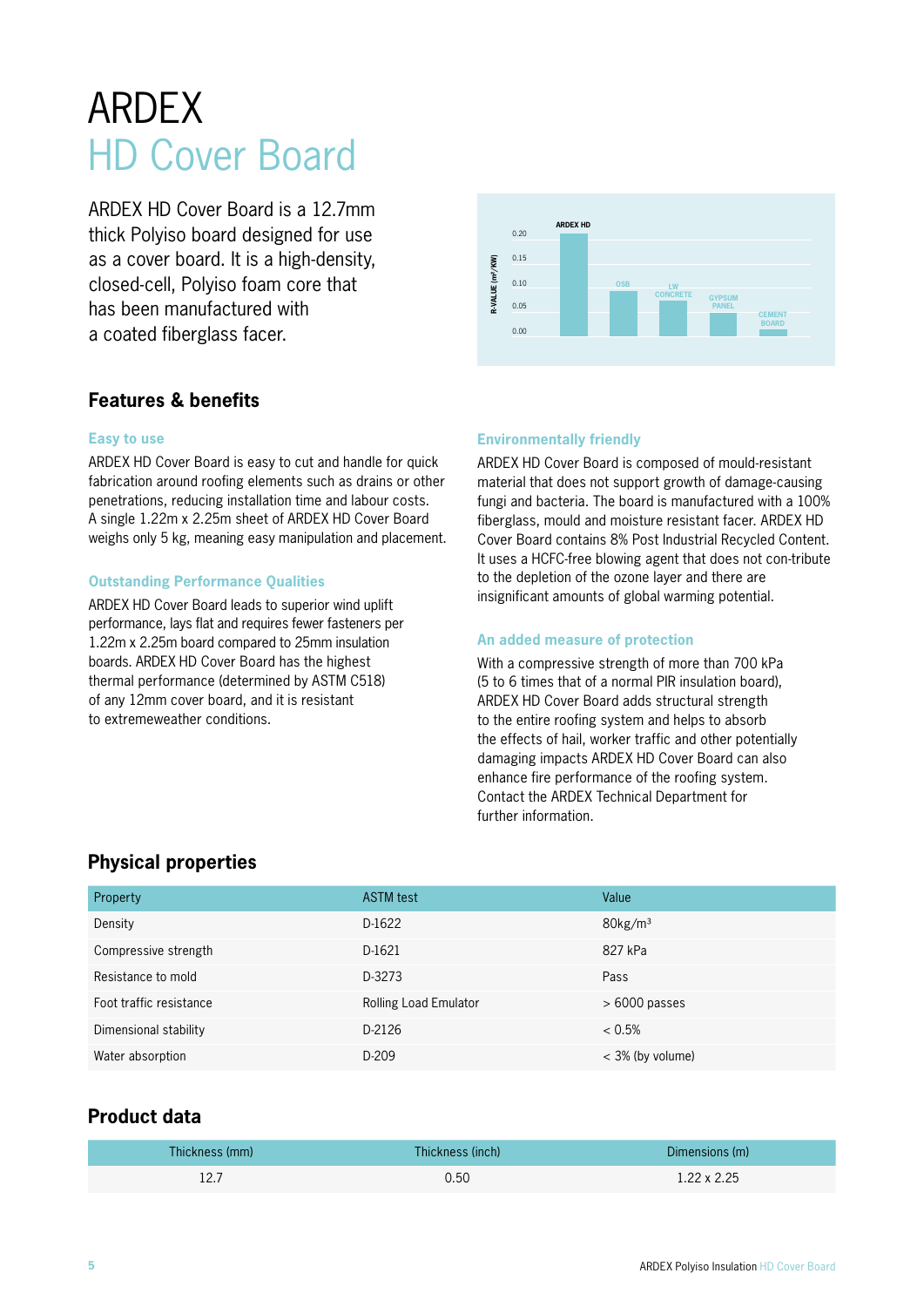#### **Protects. Conserves. Endures.**

When foot traffic on the roof is heavy, mineral wood boards run the risk of being crushed or, in case of plastic foam insulations, the adhesion of the facer to the foam can be affected. The ARDEX HD Cover Board spreads the load and protects the boards underneath. It therefore often pays, from a life-cycle cost perspective, to protect the insulation boards with ARDEX HD Cover Boards. They combine impact resistance and ease of installation in a single durable product.



ARDEX HD Cover Board shall be neatly fitted to all roof penetrations and projections. No more boards shall be installed than can be covered with membrane and completed before the end of each day's work or before the onset of inclement weather.

ARDEX HD Cover Board can be applied over existing roof surfaces and under adhered or mechanically attached single-ply roofing membranes. ARDEX HD Cover Board must be installed using approved fasteners and plates or insulation adhesives.

Number of fasteners per board needs to be determined based on a wind uplift calculation in accordance with local building codes and taking into account a minimum requirement of 12 fasteners per board. Please consult ARDEX Technical Department for information on fastening patterns.

DO NOT use hot asphalt with ARDEX HD Cover Board. DO NOT install HD Cover Board under ballasted systems.